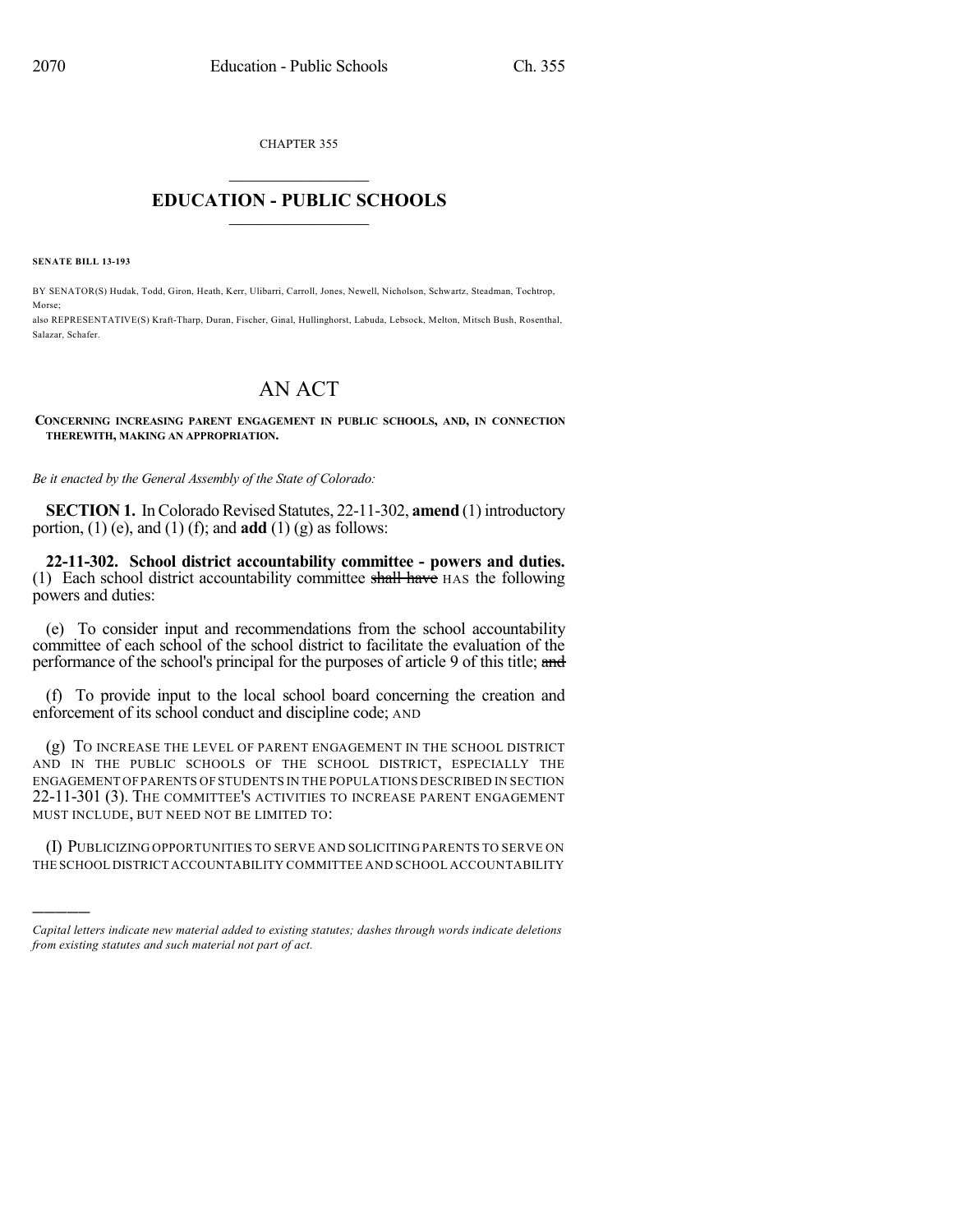#### Ch. 355 Education - Public Schools 2071

COMMITTEES. IN SOLICITING PARENTS TO SERVE ON THE SCHOOL DISTRICT AND SCHOOL ACCOUNTABILITY COMMITTEES, THE SCHOOL DISTRICT ACCOUNTABILITY COMMITTEE SHALL DIRECT THE OUTREACH EFFORTS TO HELP ENSURE THAT THE PARENTS WHO SERVE ON THE DISTRICT AND SCHOOL ACCOUNTABILITY COMMITTEES REFLECT THE STUDENT POPULATIONS THAT ARE SIGNIFICANTLY REPRESENTED WITHIN THE SCHOOL DISTRICT AND THE SCHOOL,AS PROVIDED IN SECTION 22-11-301 (3).

(II) ASSISTINGTHE SCHOOL DISTRICT IN IMPLEMENTING THE PARENT ENGAGEMENT POLICY ADOPTED BY THE LOCAL SCHOOL BOARD PURSUANT TO SECTION 22-32-142; AND

(III) ASSISTING SCHOOL PERSONNEL TO INCREASE PARENTS' ENGAGEMENT WITH EDUCATORS, INCLUDING BUT NOT LIMITED TO PARENTS' ENGAGEMENT IN CREATING STUDENTS' READ PLANS PURSUANT TO PART 12 OF ARTICLE 7 OF THIS TITLE, IN CREATING INDIVIDUAL CAREER AND ACADEMIC PLANS PURSUANT TO SECTION 22-32-109 (1) (oo), AND IN CREATING PLANS TO ADDRESS HABITUAL TRUANCY PURSUANT TO SECTION 22-33-107 (3).

**SECTION 2.** In Colorado Revised Statutes, 22-11-402, **amend** (1) introductory portion; and **add** (1) (f), (1) (g), and (1) (h) as follows:

**22-11-402. School accountability committee - powers and duties- meetings.** (1) Each school accountability committee shall have  $HAS$  the following powers and duties:

(f) TO PUBLICIZE AND HOLD A PUBLIC SCHOOL ACCOUNTABILITY COMMITTEE MEETING PURSUANT TO SECTION 22-32-142 (2) OR 22-30.5-520 (2) TO DISCUSS STRATEGIES TO INCLUDE IN A PUBLIC SCHOOL PRIORITY IMPROVEMENT OR TURNAROUND PLAN;

(g) TO PUBLICIZE A PUBLIC HEARING HELD PURSUANT TO SECTION 22-32-142 (2) OR 22-30.5-520 (2) TO REVIEW A WRITTEN PUBLIC SCHOOL PRIORITY IMPROVEMENT OR TURNAROUND PLAN. A MEMBER OF THE SCHOOL ACCOUNTABILITY COMMITTEE IS ENCOURAGED TO ATTEND THE PUBLIC HEARING.

(h) TO INCREASE THE LEVEL OF PARENT ENGAGEMENT IN THE SCHOOL, ESPECIALLY THE ENGAGEMENT OF PARENTS OF STUDENTS IN THE POPULATIONS DESCRIBED IN SECTION 22-11-401(1)(d).THE COMMITTEE'S ACTIVITIES TO INCREASE PARENT ENGAGEMENT MUST INCLUDE, BUT NEED NOT BE LIMITED TO:

(I) PUBLICIZING OPPORTUNITIES TO SERVE AND SOLICITING PARENTS TO SERVE ON THE SCHOOL ACCOUNTABILITY COMMITTEE. IN SOLICITING PARENTS TO SERVE ON THE SCHOOL ACCOUNTABILITY COMMITTEE, THE SCHOOL ACCOUNTABILITY COMMITTEE SHALL DIRECT THE OUTREACH EFFORTS TO HELP ENSURE THAT THE PARENTS WHO SERVE ON THE SCHOOL ACCOUNTABILITY COMMITTEE REFLECT THE STUDENT POPULATIONS THAT ARE SIGNIFICANTLY REPRESENTED WITHIN THE SCHOOL, AS PROVIDED IN SECTION  $22-11-401$  (1) (d).

(II) ASSISTING THE SCHOOL DISTRICT IN IMPLEMENTING AT THE SCHOOL THE PARENT ENGAGEMENT POLICY ADOPTED BY THE LOCAL SCHOOL BOARD PURSUANT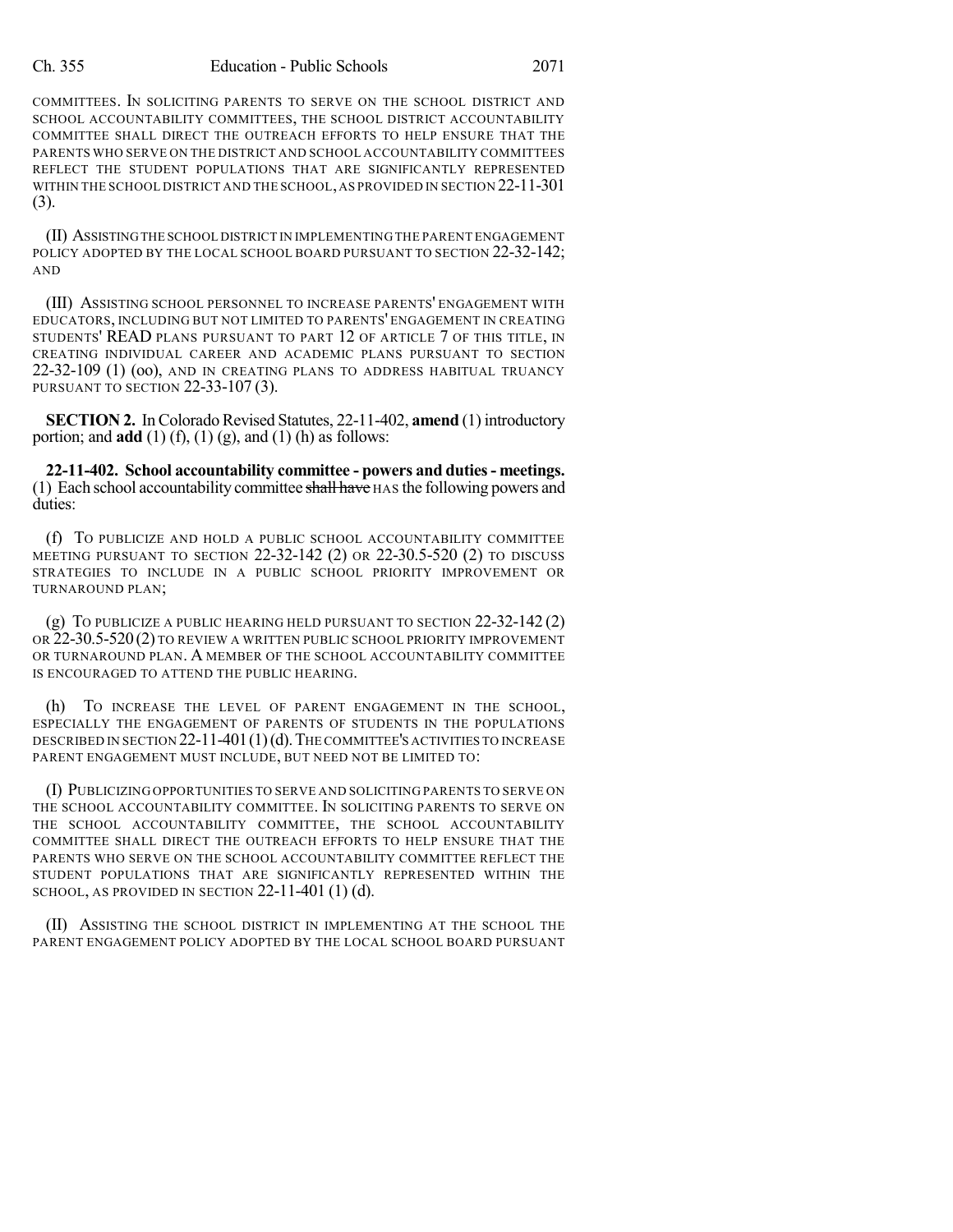### TO SECTION 22-32-142; AND

(III) ASSISTING SCHOOL PERSONNEL TO INCREASE PARENTS' ENGAGEMENT WITH TEACHERS, INCLUDING BUT NOT LIMITED TO PARENTS' ENGAGEMENT IN CREATING STUDENTS' READ PLANS PURSUANT TO PART 12 OF ARTICLE 7 OF THIS TITLE, IN CREATING INDIVIDUAL CAREER AND ACADEMIC PLANS PURSUANT TO SECTION 22-32-109(1)(oo) OR 22-30.5-525, AND IN CREATING PLANS TO ADDRESS HABITUAL TRUANCY PURSUANT TO SECTION 22-33-107 (3).

**SECTION 3.** In Colorado Revised Statutes, 22-11-404, **amend** (1) (b) and (2) (b) as follows:

**22-11-404. School improvement plan - contents.** (1) (b) The school accountability committee for the district public school shall advise the principal concerning preparation of the school improvement plan and shall make recommendations to the principal concerning the contents of the school improvement plan. The principal, with the approval of the superintendent or his or her designee, shall create and adopt the school improvement plan, taking into account the advice and recommendations of the school accountability committee. Prior to adopting the school improvement plan, the principal shall hold a public hearing to review the plan as required in section  $22 - 32 - 142$  (2).

 $(2)$  (b) The school accountability committee for the institute charter school shall advise the principal concerning preparation of the school improvement plan and shall make recommendations to the principal concerning the contents of the school improvement plan. The principal shall create and adopt the school improvement plan, taking into account the advice and recommendations of the school accountability committee. Prior to adopting the school improvement plan, the principal shall hold a public hearing to review the plan as required in section <del>22-30.5-520 (2).</del>

**SECTION 4.** In Colorado Revised Statutes, 22-11-405, **amend** (1) (b), (2) (b), (4) introductory portion, and (4) (e); and **add** (4) (e.5) as follows:

**22-11-405. School priority improvement plan - contents.** (1) (b) The school accountabilitycommittee forthe district public schoolshall HOLD A PUBLIC MEETING AS REQUIRED IN SECTION 22-32-142 (2) TO RECEIVE INPUT CONCERNING POSSIBLE STRATEGIES TO BE INCLUDED IN THE SCHOOL PRIORITY IMPROVEMENT PLAN, advise the local school board concerning preparation of the school priority improvement plan, and shall make recommendations to the local school board concerning the contents of the school priority improvement plan, TAKING INTO ACCOUNT RECOMMENDATIONS RECEIVED AT THE PUBLIC MEETING. The local school board shall create and adopt the school priority improvement plan, taking into account the advice and recommendations of the school accountability committee. Prior to BEFORE adopting the school priority improvement plan, the local school board shall hold a public hearing to review the WRITTEN plan as required in section 22-32-142 (2).

 $(2)$  (b) The school accountability committee for the institute charter school shall HOLD A PUBLIC MEETING AS REQUIRED IN SECTION  $22-30.5-520(2)$  TO RECEIVE INPUT CONCERNING POSSIBLE STRATEGIES TO BE INCLUDED IN THE SCHOOL PRIORITY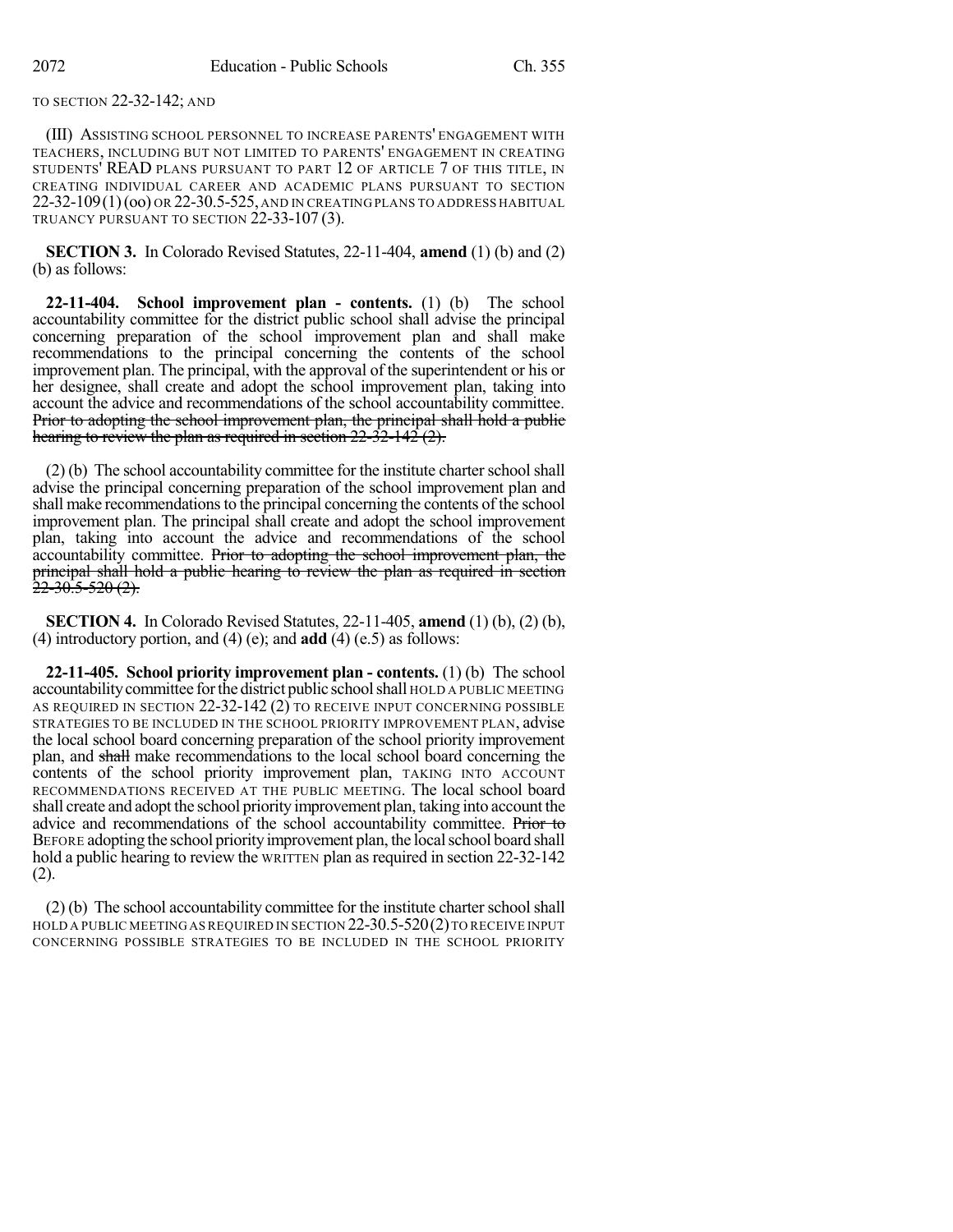IMPROVEMENT PLAN, advise the institute concerning preparation of the school priority improvement plan, and shall make recommendations to the institute concerning the contents of the school priority improvement plan, TAKING INTO ACCOUNT RECOMMENDATIONS RECEIVED AT THE PUBLIC MEETING.The institute shall create and adopt the school priority improvement plan, taking into account the advice and recommendations of the school accountability committee. Prior to BEFORE adopting the school priority improvement plan, the institute shall hold a public hearing to review the WRITTEN plan as required in section 22-30.5-520 (2).

(4) A school priority improvement plan  $\frac{1}{2}$  MUST be designed to ensure that the public school improves its performance to the extent that, following completion of the public school's next annual performance review, the public school attains a higher accreditation category. At a minimum, a school priority improvement plan shall MUST:

(e) Identify the local, state, and federal resources that the public school will use to implement the identified strategies with fidelity; and

(e.5) INCORPORATE STRATEGIES TO INCREASE PARENT ENGAGEMENT IN THE PUBLIC SCHOOL; AND

**SECTION 5.** In Colorado Revised Statutes, 22-11-406, **amend** (1) (b), (2) (b), (3) introductory portion, and (3) (e); and **add** (3) (e.5) as follows:

**22-11-406. School turnaround plan - contents.** (1) (b) The school accountabilitycommittee forthe district public schoolshall HOLD A PUBLIC MEETING AS REQUIRED IN SECTION  $22-32-142(2)$  to receive input concerning possible STRATEGIES TO BE INCLUDED IN THE SCHOOL TURNAROUND PLAN, advise the local school board concerning preparation of the school turnaround plan, and shall make recommendations to the local school board concerning the contents of the school turnaround plan TAKING INTO ACCOUNT RECOMMENDATIONS RECEIVED AT THE PUBLIC MEETING. The local school board shall create and adopt the school turnaround plan, taking into account the advice and recommendations of the school accountability committee. Prior to BEFORE adopting the school turnaround plan, the local school board shall hold a public hearing to review the WRITTEN plan as required in section 22-32-142 (2).

(2) (b) The school accountability committee for the institute charterschoolshall HOLD A PUBLIC MEETING AS REQUIRED IN SECTION  $22-30.5-520(2)$  TO RECEIVE INPUT CONCERNING POSSIBLE STRATEGIES TO BE INCLUDED IN THE SCHOOL TURNAROUND PLAN, advise the institute concerning preparation of the school turnaround plan, and shall make recommendations to the institute concerning the contents of the school turnaround plan, TAKING INTO ACCOUNT RECOMMENDATIONS RECEIVED AT THE PUBLIC MEETING. The institute shall create and adopt the school turnaround plan, taking into account the advice and recommendations of the school accountability committee. Prior to BEFORE adopting the school turnaround plan, the institute shall hold a public hearing to review the WRITTEN plan as required in section 22-30.5-520 (2).

(3) A school turnaround plan shall MUST be designed to ensure that the public school improves its performance to the extent that, following completion of the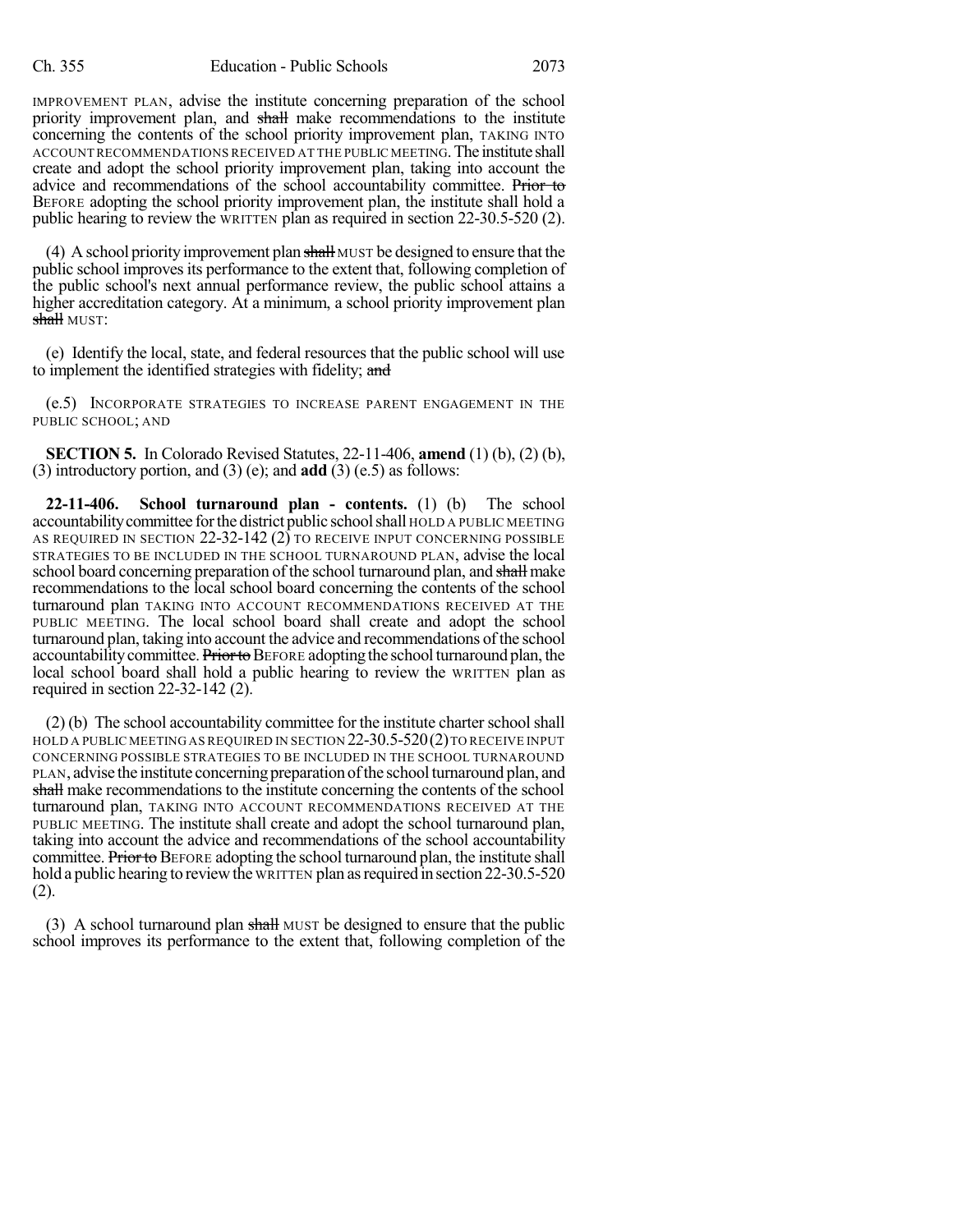public school's next annual performance review, the public school attains a higher accreditation category. At a minimum, a school turnaround plan shall MUST:

(e) Identify the local, state, and federal resources that the public school will use to implement the identified strategies with fidelity; and

(e.5) INCORPORATE STRATEGIES TO INCREASE PARENT ENGAGEMENT IN THE PUBLIC SCHOOL; AND

**SECTION 6.** In Colorado Revised Statutes, 22-7-303, **amend** (6) as follows:

**22-7-303. Colorado state advisory council for parent involvement in education - created - membership.** (6) The council members shall serve without compensation and without reimbursement for expenses BUT MAY RECEIVE REIMBURSEMENT FOR ACTUAL AND NECESSARY EXPENSES INCURRED IN PERFORMING THEIR DUTIES PURSUANT TO THIS PART 3, INCLUDING BUT NOT LIMITED TO EXPENSES INCURRED IN PROVIDING A REGIONAL TRAINING PROGRAM PURSUANT TO SECTION 22-7-304 (3).

**SECTION 7.** In Colorado Revised Statutes, 22-7-304, **add** (3), (4), and (5) as follows:

**22-7-304. Council- advisoryduties-technical assistance - report.**(3)(a) THE COUNCIL SHALL PROVIDE TRAINING AND OTHER RESOURCES DESIGNED TO HELP THE SCHOOL DISTRICT ACCOUNTABILITY COMMITTEES AND SCHOOL ACCOUNTABILITY COMMITTEES INCREASE THE LEVEL OF PARENT ENGAGEMENT WITH THE PUBLIC SCHOOLS AND WITH SCHOOL DISTRICTS, INCLUDING INCREASING THE NUMBER OF PARENTS SERVINGON SCHOOL DISTRICT ACCOUNTABILITY COMMITTEES AND SCHOOL ACCOUNTABILITY COMMITTEES.

(b) THE COUNCIL SHALL WORK WITH THE DEPARTMENT TO PROVIDE REGIONAL TRAINING PROGRAMS FOR SCHOOL DISTRICT ACCOUNTABILITY COMMITTEES AND SCHOOL ACCOUNTABILITY COMMITTEES. AT A MINIMUM, THE TRAINING PROGRAMS MUST ADDRESS PARENT LEADERSHIP AND INCREASING PARENT ENGAGEMENT WITH SCHOOL DISTRICT ACCOUNTABILITY COMMITTEES AND SCHOOL ACCOUNTABILITY COMMITTEES, INCLUDING BEST PRACTICES FOR PARENT ENGAGEMENT WITH SCHOOL DISTRICT ACCOUNTABILITY COMMITTEES AND SCHOOL ACCOUNTABILITY COMMITTEES.

(c) THE COUNCIL SHALL WORK WITH THE DEPARTMENT TO PROVIDE REGIONAL TRAINING PROGRAMS FOR SCHOOL DISTRICTS AND CHARTER SCHOOLS CONCERNING BEST PRACTICES AND SKILLS FOR DISTRICT AND SCHOOL PERSONNEL IN WORKING WITH PARENTS.

(4) THE COUNCIL, IN CONSULTATION WITH THE DEPARTMENT OF EDUCATION AND THE DEPARTMENT OF HIGHER EDUCATION, SHALL IDENTIFY KEY INDICATORS OF SUCCESSFUL PARENT ENGAGEMENT IN EDUCATION AND USE THE INDICATORS TO DEVELOP RECOMMENDATIONS FOR METHODS BY WHICH THE DEPARTMENT OF EDUCATION AND THE DEPARTMENT OF HIGHER EDUCATION MAY MEASURE AND MONITOR THE LEVEL OF PARENT ENGAGEMENT WITH ELEMENTARY AND SECONDARY PUBLIC SCHOOLS AND WITH INSTITUTIONS OF HIGHER EDUCATION IN COLORADO.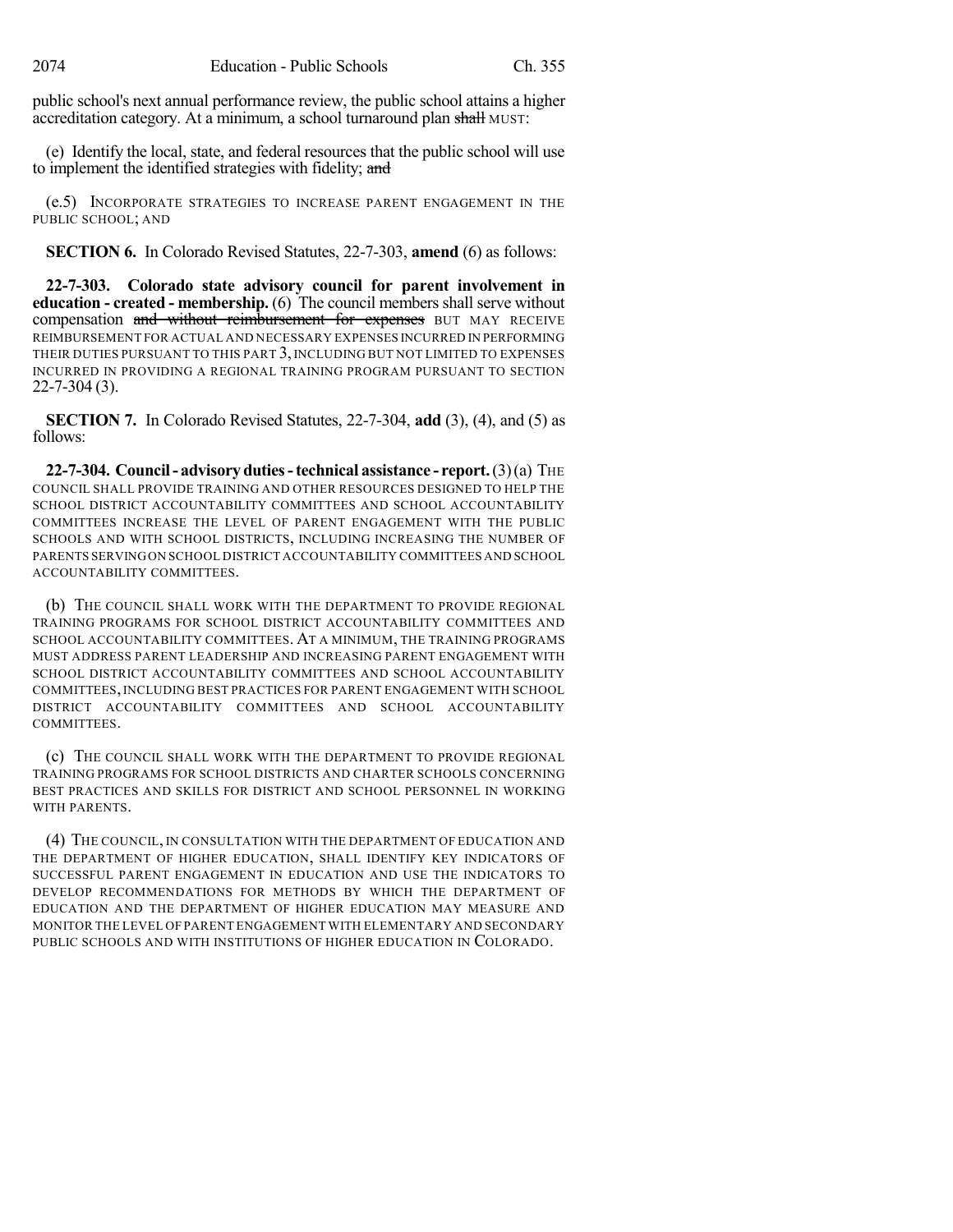(5) ON OR BEFORE DECEMBER 31, 2013, AND ON OR BEFORE DECEMBER 31 EACH YEAR THEREAFTER, THE COUNCIL SHALL REPORT TO THE STATE BOARD, THE COLORADO COMMISSION ON HIGHER EDUCATION,AND THE EDUCATION COMMITTEES OF THE SENATE AND THE HOUSE OF REPRESENTATIVES, OR ANY SUCCESSOR COMMITTEES,THE COUNCIL'S PROGRESS IN PROMOTING PARENT ENGAGEMENT IN THE STATE AND IN FULFILLING THE DUTIES SPECIFIED IN THIS SECTION.

**SECTION 8.** In Colorado Revised Statutes, 22-32-142, **amend** (1) and (2) as follows:

**22-32-142. Parent engagement - policy - communications - incentives.** (1) (a) Each school district board of education is encouraged to SHALL adopt a district policy for increasing and supporting parent involvement ENGAGEMENT in the public schools, INCLUDING CHARTER SCHOOLS, ofthe school district.In adopting the policy, the board of education may take into account, but need not be limited to, the best practices and strategies identified pursuant to section 22-7-304 by the Colorado state advisory council for parent involvement in education and the national standards for family-school partnerships, as defined in section 22-7-302 (5). The board of education is encouraged to SHALL work with the parent members of the district accountability committee in creating, adopting, and implementing the policy.

(b) AS PART OF THE DISTRICT PARENT ENGAGEMENT POLICY, A DISTRICT IS ENCOURAGED TO PROVIDE TRAINING CONCERNING BEST PRACTICES AND SKILLS FOR DISTRICT AND SCHOOL PERSONNEL IN WORKING WITH PARENTS.

(c) EACH SCHOOL DISTRICT SHALL IDENTIFY AN EMPLOYEE OF THE DISTRICT TO ACT AS THE POINT OF CONTACT FOR PARENT ENGAGEMENT TRAINING AND RESOURCES. THE IDENTIFIED PERSON SHALL ALSO SERVE AS THE LIAISON BETWEEN THE DISTRICT, THE DISTRICT ACCOUNTABILITY COMMITTEE, THE COLORADO STATE ADVISORY COUNCIL FOR PARENT INVOLVEMENT IN EDUCATION, AND THE DEPARTMENT OF EDUCATION AND SHALL FACILITATE THE DISTRICT'S EFFORTS TO INCREASE PARENT INVOLVEMENT WITHIN THE DISTRICT. THE SCHOOL DISTRICT SHALL SUBMIT TO THE DEPARTMENT OF EDUCATION THE NAME OF THE IDENTIFIED EMPLOYEE.

(2) (a) If the state board of education, pursuant to section 22-11-210, determines that a school of the school district is required to adopt and implement  $a$  school  $improvement plan as described in section 22-11-404, a school priority improvement$ plan as described in section 22-11-405 or a school turnaround plan as described in section 22-11-406, the school district, within thirty days after receiving the initial notice of the determination or, if the determination is appealed, the final notice of the determination, shall notify the parents of the students enrolled in the school of the required plan and the issues identified by the department of education as giving rise to the need for the required plan. The notice shall also include the timeline for developing and adopting the required plan and the date, time, and location of a public hearing held by the school principal or the district board of education, whichever is responsible for adopting the plan DATES, TIMES, AND LOCATIONS OF THE PUBLIC MEETING DESCRIBED IN PARAGRAPH (b) OF THIS SUBSECTION (2) AND THE PUBLIC HEARING DESCRIBED IN PARAGRAPH (c) OF THIS SUBSECTION (2).

(b) THE SCHOOL ACCOUNTABILITY COMMITTEE SHALL HOLD A PUBLIC MEETING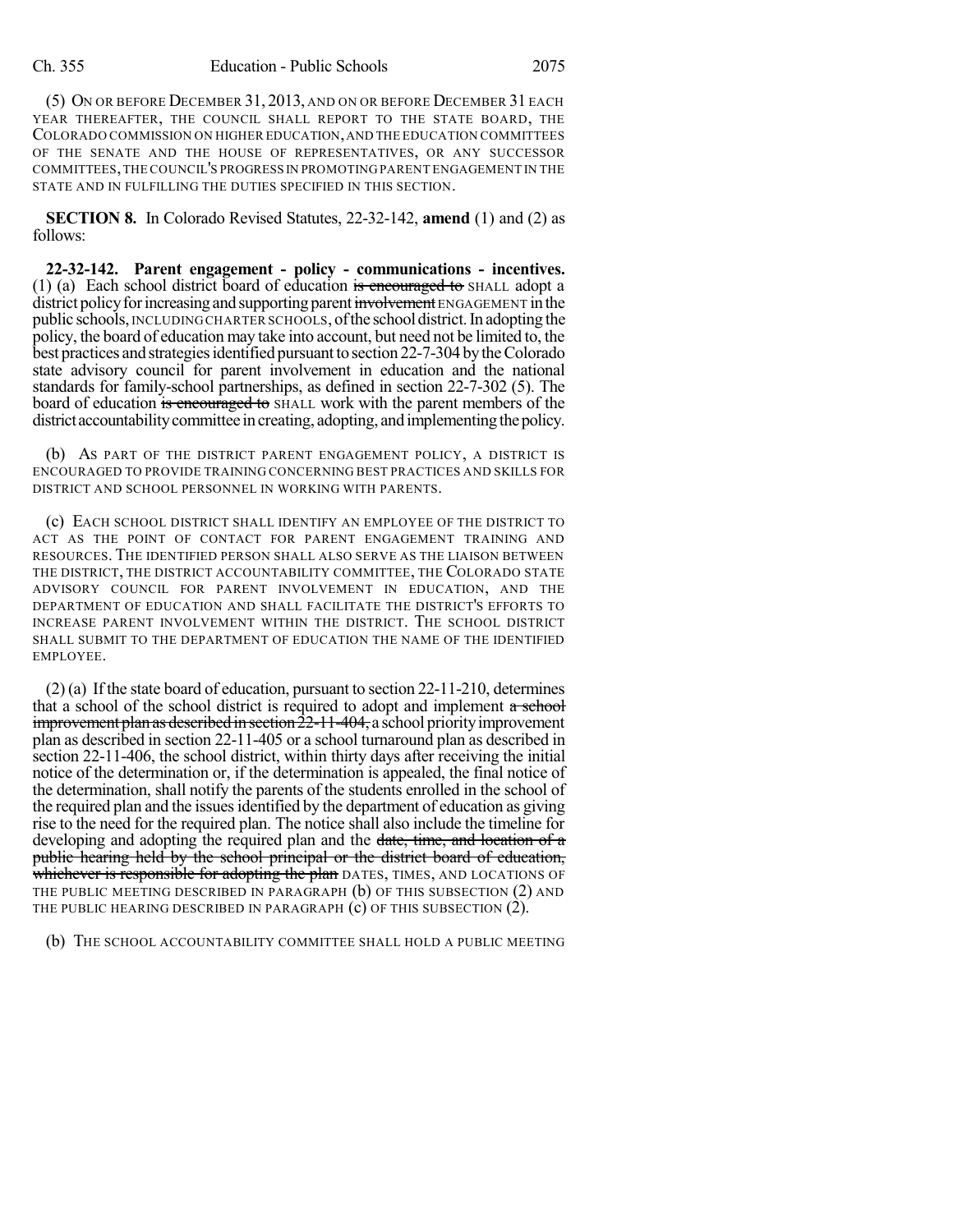TO SOLICIT INPUT FROM PARENTS CONCERNING THE CONTENTS OF THE REQUIRED PLAN BEFORE THE PLAN IS WRITTEN.AT THE SCHOOL ACCOUNTABILITY COMMITTEE'S PUBLIC MEETING,THE SCHOOL PRINCIPAL SHALL REVIEW THE SCHOOL'S PROGRESS IN IMPLEMENTING ITS PLAN FOR THE PRECEDING YEAR AND IN IMPROVING ITS PERFORMANCE.

(c) THE SCHOOL DISTRICT BOARD OF EDUCATION SHALL HOLD A PUBLIC HEARING AFTER THE PLAN IS WRITTEN to review the required plan prior to final adoption. At the public hearing, the school principal or the district board of education shall also review the school's progress in implementing its plan for the preceding year and in improving its performance. The date of the public hearing shall be at least thirty days after the date on which the school district provides the written notice. A MEMBER OF THE SCHOOL ACCOUNTABILITY COMMITTEE IS ENCOURAGED TO ATTEND THE PUBLIC HEARING.

**SECTION 9.** In Colorado Revised Statutes, 22-30.5-520, **amend** (1) and (2) as follows:

**22-30.5-520. Parent engagement - policy - communications - incentives.** (1) (a) The state charter school institute board is encouraged to SHALL adopt a policy for increasing and supporting parent involvement ENGAGEMENT in institute charter schools. In adopting the policy, the institute board may take into account, but need not be limited to, the best practices and strategies identified pursuant to section 22-7-304 by the Colorado state advisory council for parent involvement in education and the national standards for family-school partnerships, as defined in section 22-7-302 (5).

(b) AS PART OF THE INSTITUTE'S PARENT ENGAGEMENT POLICY, THE INSTITUTE IS ENCOURAGED TO PROVIDE TRAINING CONCERNING BEST PRACTICES AND SKILLS FOR INSTITUTE AND SCHOOL PERSONNEL IN WORKING WITH PARENTS.

(c) THE INSTITUTE SHALL IDENTIFY AN EMPLOYEE TO ACT AS THE POINT OF CONTACT FOR PARENT ENGAGEMENT TRAINING AND RESOURCES. THE IDENTIFIED PERSON SHALL ALSO SERVE AS THE LIAISON BETWEEN THE INSTITUTE, THE COLORADO STATE ADVISORY COUNCIL FOR PARENT INVOLVEMENT IN EDUCATION, AND THE DEPARTMENT OF EDUCATION AND SHALL FACILITATE THE INSTITUTE'S EFFORTS TO INCREASE PARENT INVOLVEMENT WITHIN INSTITUTE CHARTER SCHOOLS. THE INSTITUTE SHALL SUBMIT TO THE DEPARTMENT THE NAME OF THE IDENTIFIED EMPLOYEE.

(2) (a) If the state board of education, pursuant to section 22-11-210, determines that an institute charter school is required to adopt and implement  $a$  school improvement plan as described in section  $22-11-404$ , a school priority improvement plan as described in section 22-11-405 or a school turnaround plan as described in section 22-11-406, the institute charter school, within thirty days after receiving the initial notice of the determination or, if the determination is appealed, the final notice of the determination, shall notify the parents of the students enrolled in the school of the required plan and the issues identified by the department of education as giving rise to the need for the required plan. The notice shall also include the timeline for developing and adopting the required plan and the date, time, and location of a public hearing to be held by the institute charter school or the institute,